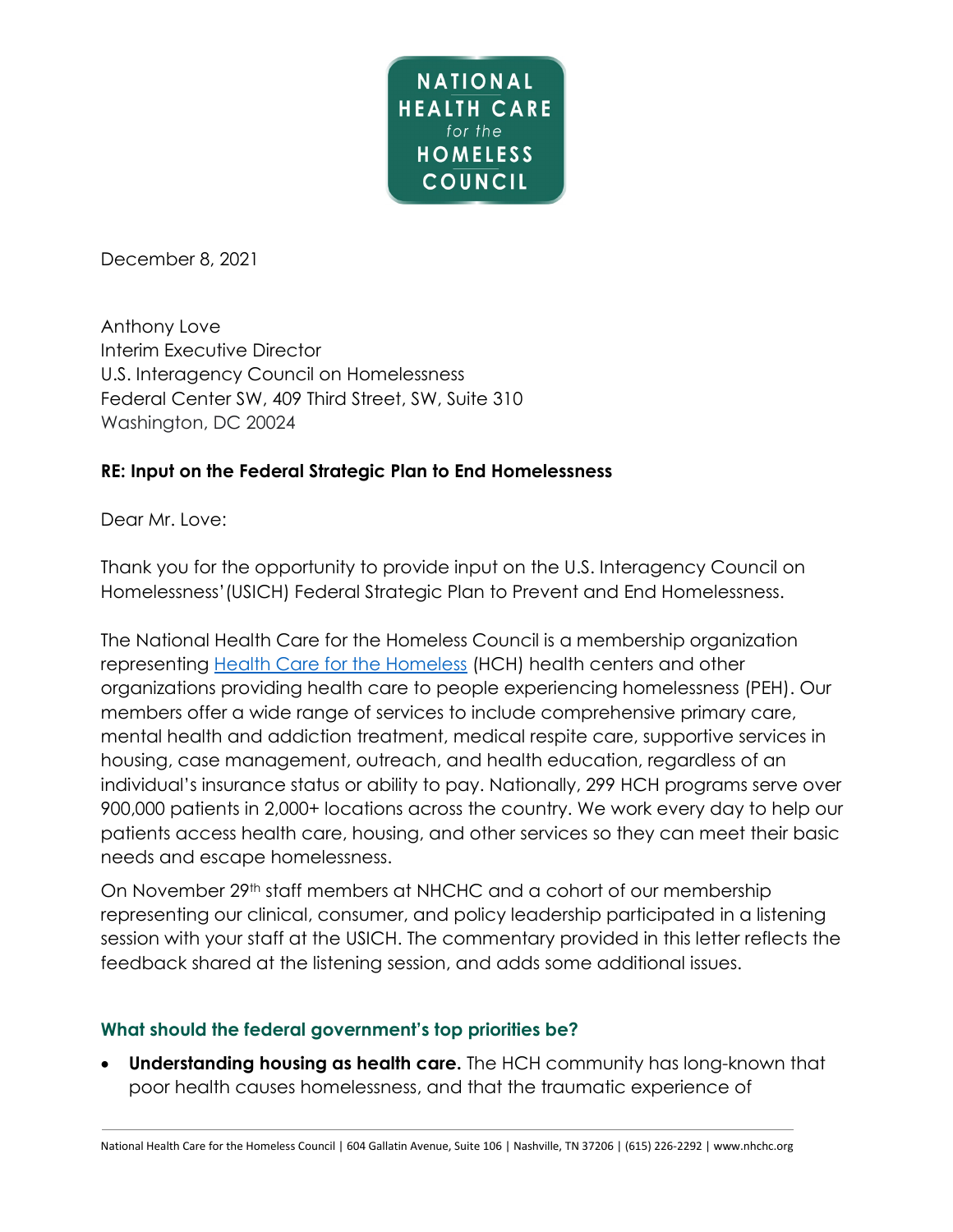homelessness exacerbates existing health conditions, causes new ones to develop, and contributes to premature mortality. Permanent housing offers the stability needed to seek care, receive services, and gain health and wellness. It serves as the very foundation for health, and remains one of the most effective clinical interventions we can offer our patients as health care providers. For this reason, more Health Care for the Homeless programs have been investing in housing either as service providers in supportive housing programs and/or as leaders of capital projects. Housing is a core social determinant of health, and is the reason we have been asserting "housing is health care" for over 30 years. Increasing the supply of affordable, accessible, and high-quality housing is critical to preventing and ending homelessness.

**Providing comprehensive and affordable health coverage to all.** Providing health coverage to everyone by expanding both Medicaid and Medicare coverage (as well as the services these programs provide) is greatly needed and long-overdue. [Insurance coverage for PEH](https://nhchc.org/wp-content/uploads/2021/10/HCH-Insurance-Issue-Brief_2020.pdf) varies widely (see graph below). While many PEH are *eligible* for Medicaid in states that expanded coverage, onerous insurance requirements make *obtaining and retaining* coverage more difficult. About twothirds of PEH are uninsured in states that did not expand Medicaid. Recently proposed expansions in Congress—such as lowering the Medicare eligibility age to 60—would benefit the nearly 80,000 patients between the ages of 60-64 in the HCH community. Providing a coverage option for people in the 12 states that did not expand Medicaid would improve access to care for 120,000 patients in the HCH community who currently remain uninsured. Finally, there needs to be a concerted effort to offer coverage and care to people who are undocumented, or otherwise ineligible for existing programs. These expansions would be a positive step towards addressing many inequities of the health care system, however gaps and inefficiencies in the system would still remain. Ultimately, the federal government should support reforming our health system to one that is more equitable and easier to manage through a ["Medicare for All"](https://nhchc.org/wp-content/uploads/2019/08/medicare-for-all-and-the-hch-community.pdf) approach.

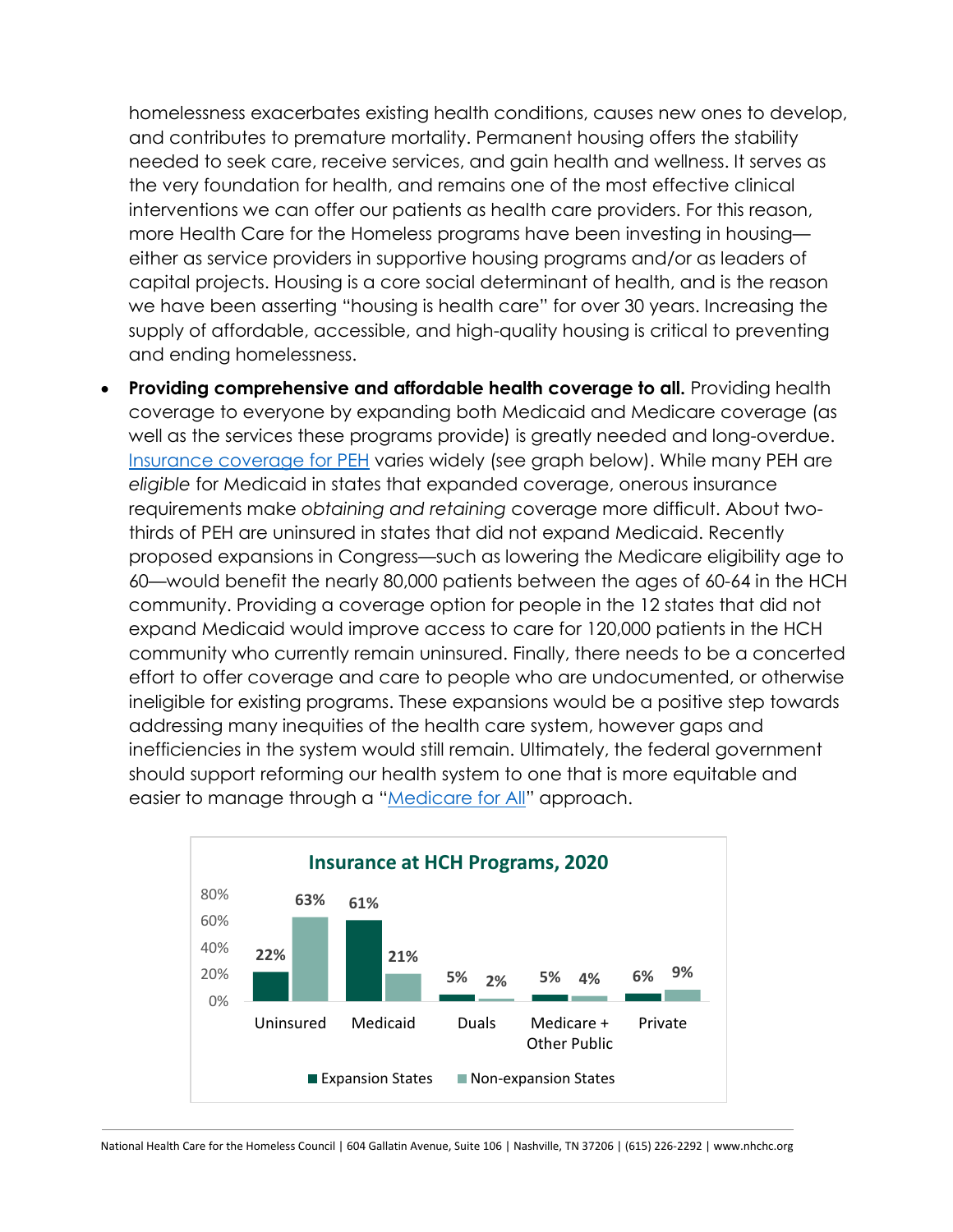- **Expanding Medical Respite Care in all communities.** There is a critical need for [medical respite care](https://nimrc.org/wp-content/uploads/2021/09/Defining-Characteristics-of-MRC2.pdf) (MRC), which offers acute and post-acute medical care for PEH who are too ill or frail to recover from a physical illness or injury on the streets, but who are not ill enough to be in a hospital. MRC reduces hospital lengths of stay and re-admissions, bridges the gap between a hospital and a home, and [improves](https://nimrc.org/wp-content/uploads/2021/08/NIMRC_Medical-Respite-Literature-Review.pdf)  [health outcomes.](https://nimrc.org/wp-content/uploads/2021/08/NIMRC_Medical-Respite-Literature-Review.pdf) Community responses to COVID-19, often in the form of delivering services to PEH in non-congregate Isolation and Quarantine settings as well as protective housing, was an [adapted use of the MRC model of care.](https://nhchc.org/wp-content/uploads/2020/05/Issue-brief-5-COVID-19-Medical-Respite-Care.pdf) Yet, MRC programs do not have a dedicated funding source in most communities and would benefit from the sustainability available through [Medicaid.](https://nimrc.org/wp-content/uploads/2021/01/Medicaid-Medicaid-Managed-Care-Financing-Approaches-for-Medical-Respite-Care-Whitepaper.pdf)
- **Championing the expansion of harm reduction-based substance use disorder treatment.** Consistent with the HCH approach to care, harm reduction strategies offer a lower barrier, more holistic approach to providing health care services. To reduce the [catastrophic level](https://www.cdc.gov/nchs/pressroom/nchs_press_releases/2021/20211117.htm) of overdose deaths, a stronger federal response to harm reduction approaches is critically needed. While the Biden Administration [recently announced](https://www.hhs.gov/about/news/2021/10/27/hhs-secretary-becerra-announces-new-overdose-prevention-strategy.html) that harm reduction is a core part of its overdose prevention strategy, more needs to be done to promote [Medication-Assisted Treatment](https://nhchc.org/wp-content/uploads/2021/12/MAT-at-HCH-Programs-2020.pdf) and remove federal (and local) barriers to syringe services programs. Further, the Biden Administration has not endorsed Supervised [Consumption Sites,](https://drugpolicy.org/issues/supervised-consumption-services) but now has the opportunity to do so given [developments in New York](https://www.npr.org/2021/11/30/1054921116/illegal-drug-injection-sites-nyc) City.
- **Bringing to scale the services needed for supportive housing.** Supportive housing projects continue to be "pilot" programs that are individually negotiated, operate at a small "demonstration" scale, and are only approved for several years at a time, which makes sustainability and planning more difficult. It is beyond time to systematize how services and housing are combined, such as incorporating service formulas along with housing vouchers.
- **Penalizing localities for criminalizing homelessness.** The criminalization of PEH has a direct impact on health and well-being. Arrests (or the threat of arrest) and constant police harassment only serve to compound an individual's trauma and make it much more difficult for service providers to deliver needed care and build trust with vulnerable people (see more below on encampment sweeps). The federal government must prioritize penalizing localities that criminalize homelessness, as opposed to just releasing guidelines and recommendations that have no enforcement mechanism and are routinely ignored by local officials.
- **Prioritizing permanent housing and improving shelters:** While the focus of our comments remains on health care—we must emphasize the ongoing, critical need to prioritize permanent housing for PEH. At the same time, we also recognize the need to improve shelter experiences as part of a crisis response system so they offer more dignity. An important component of an effective shelter is the connection to services, to include health care. Promoting [shelter standards of care](https://nhchc.org/wp-content/uploads/2021/11/Chicago-Shelter-Standards-Sept2020.pdf) (such as the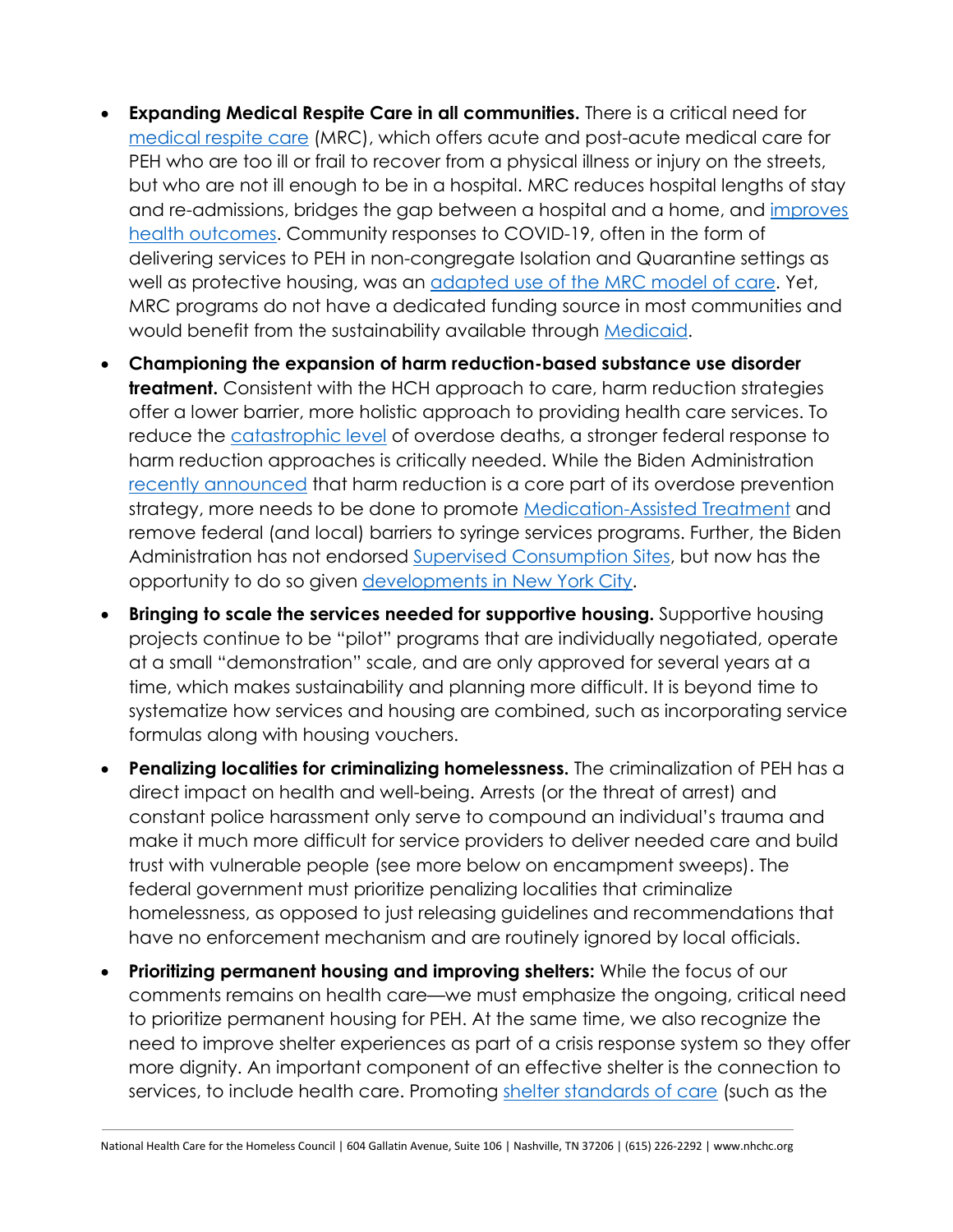model in Chicago) would improve shelter services and engage more vulnerable people in care.

# **What are the biggest barriers in your community?**

- **The pervasiveness of encampment sweeps.** Encampment sweeps have a harmful impact on health outcomes and the provision of health care/support services. Sweeps of encampments and other efforts to "move people along" result in a loss of medications, identification papers, and medical equipment and often sever trust between the patient and provider. Clinicians in the HCH Community report that after an encampment is swept, they are unable to locate those patients they were regularly treating, which causes dangerous and unnecessary interruptions in care. Often, these HCH clinicians are providing vital care to vulnerable people who will not otherwise seek help but who desperately need medical and behavioral health attention.
- **Complicated health care systems that are difficult for patients and providers to navigate**. Lack of access to appropriate medical care and benefits make it extremely difficult to provide timely and adequate care to PEH. Just a few of these limitations include:
	- o Complicated insurance-based systems with eligibility re-determinations, high "churn," and little continuity of care
	- o Inadequate provider networks and reimbursements
	- o Lack of high-quality, residential behavioral health care
	- o Lack of admission to appropriate levels of care
	- o Burdensome administrative delays in care, such as prior authorizations
	- o Inadequate benefits, such as lack of dental care
	- o Approaches such as "pay for performance" and "value-based care" that don't translate well for high-need patient populations

As mentioned previously, a *Medicare-for-All* health care system would eliminate most, if not all, of these challenges.

- **Lack of integrated health care and homeless services systems.** Limitations of the "coordinated entry" process and the lack of health care information in the housing determination process delay permanent housing opportunities and leave many waiting years for housing opportunities. In addition, information sharing between HMIS systems, public health systems, and health care systems is usually quite difficult.
- **Stigma and vast public misunderstanding of the causes and solutions to homelessness.** The pervasive myth that people chose to be homeless is toxic, and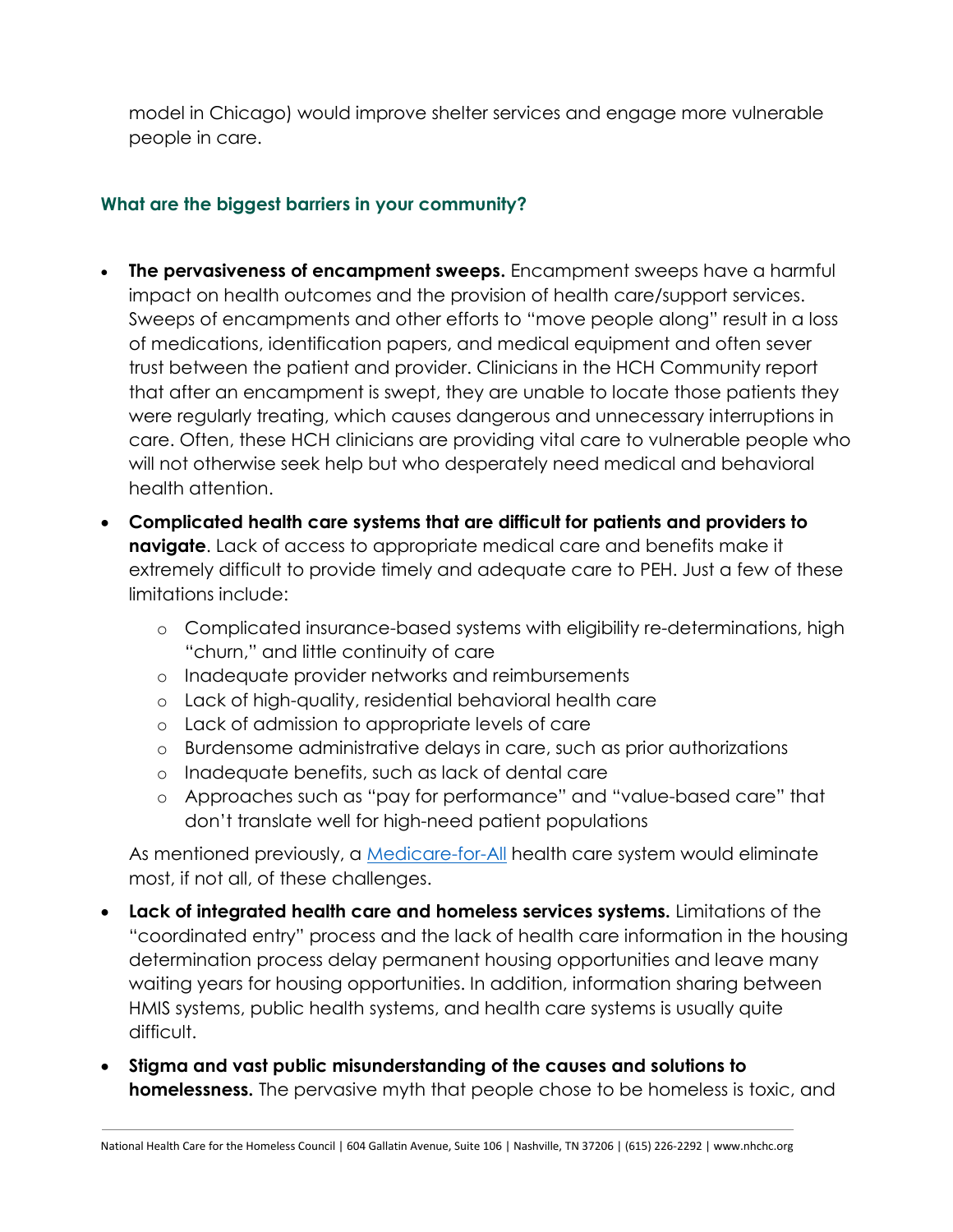makes it difficult to engage policymakers in social justice reforms. Communities instead focus on "quick fixes" (encampment sweeps) instead of the solutions we know will end homelessness (permanent housing coupled with appropriate services). There is a broad need to decrease stereotypes and educate the public (especially policymakers) about the solutions truly needed to build a sufficient supply of affordable housing and end homelessness.

# **How can the federal government more effectively center racial equity and support equitable access at the local level?**

- **Speak more explicitly about racism.** The [over-representation](https://nhchc.org/wp-content/uploads/2019/08/health-homelessness-and-racial-disparities.pdf) of Black people (and other people of color, to include Latinx and Indigenous populations) in homeless populations is directly the result of intentional public policies and not due to individual failures. The federal government should take a much more aggressive stance to hold states and local jurisdictions accountable for housing discrimination and police abuses, and should actively advance and/or endorse reparations policies to impacted communities.
- **Speak more explicitly about housing and health care as human rights—for everyone.** The federal government should play a key role in promoting both housing and health care as human rights. It should also fine-tune its own messaging to carefully avoid a "worthy v. unworthy" narrative about who "deserves" housing or health care. Homelessness is unacceptable for anyone, and no "category" of homelessness should be prioritized over another (e.g., families v. individuals, veterans v. non-veterans, etc.).
- **Promote single-payer because it is the anti-racist choice.** To quote [Dr. Ibram X.](https://t.e2ma.net/webview/2ux4d5b/ccd117c20716da94a78771c022560528)  [Kendi:](https://t.e2ma.net/webview/2ux4d5b/ccd117c20716da94a78771c022560528) *"Anti-racist policy is any measure that reduces racial inequity and creates racial equity. The Affordable Care Act reduced the gap in insurance rates which means the Affordable Care Act was an anti-racist way to go. Now when you compare single-payer to the Affordable Care Act, it is a different conversation. To not do single-payer is to maintain disparities in health insurance. That makes the single-payer option the anti-racist policy."*

# **What lessons have you learned during the COVID pandemic about how housing, health, and supportive services systems can best respond?**

• **The importance of Medical Respite Care (MRC) and access to non-congregate facilities.** As mentioned above, in response to COVID-19, many communities established Alternate Care Sites for people experiencing homelessness. Many of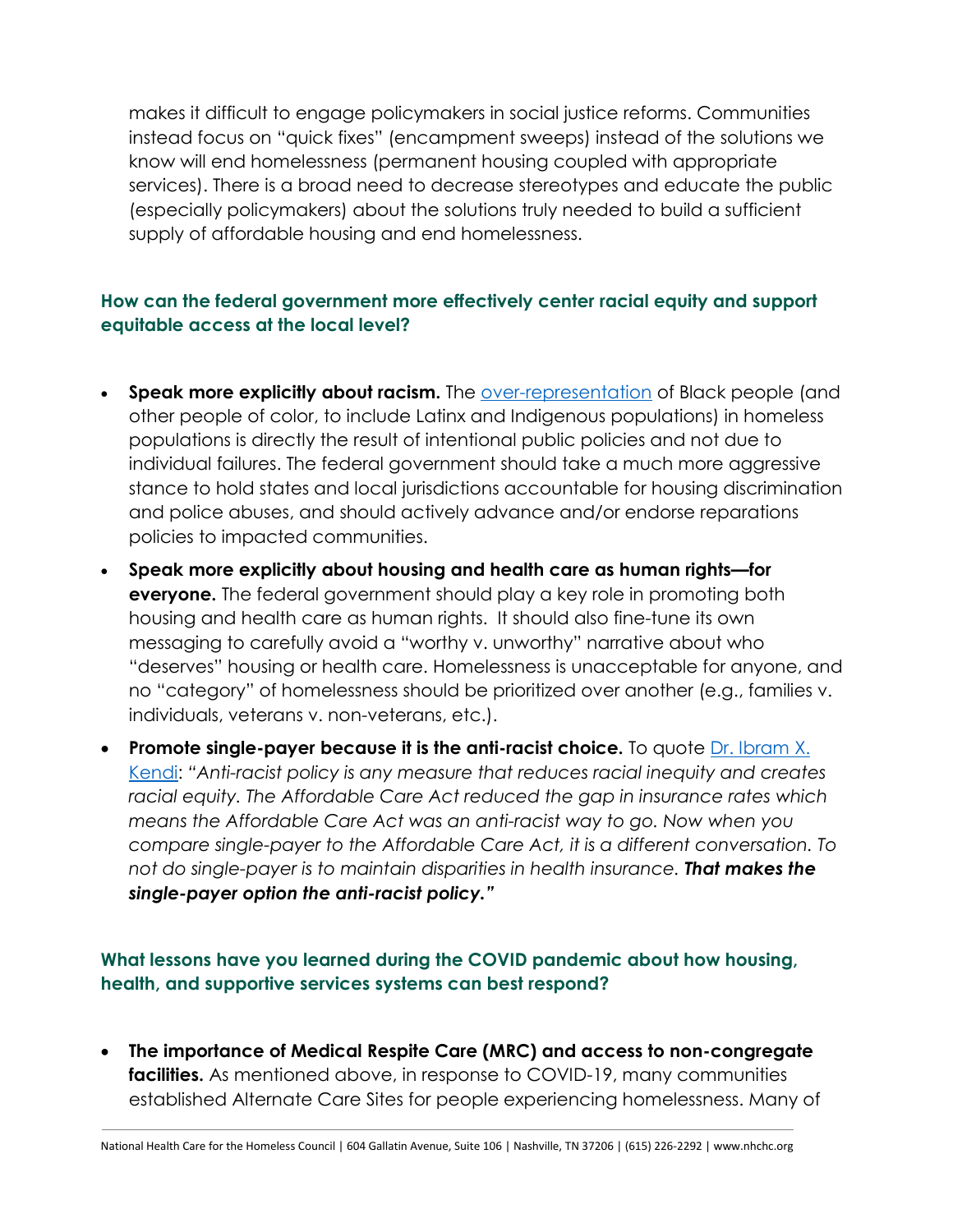these sites [mimic the existing model of MRC.](https://nhchc.org/wp-content/uploads/2020/05/Issue-brief-5-COVID-19-Medical-Respite-Care.pdf) HCH providers report seeing patients flourish in non-congregate settings due to the greater dignity, increased privacy, and access to services they offer. Some PEH understandably do not stay in shelters because they are chaotic and often unpleasant places. COVID-19 responses rapidly increased non-congregate spaces, which clearly illustrated how improvements in shelter and service provisions can better stabilize people with significant health care conditions.

- **The need to increase support for street medicine.** Providers in the HCH Community report great success with street medicine during the COVID-19 pandemic. Street medicine has been especially beneficial for patients living in encampments who often will not seek care due to a lack of trust with the medical system and/or limited mobility. Similar to MRC programs, widely variant Medicaid programs and administrative barriers often inhibit the ability to provide street medicine, yet it is a necessary and effective component of reaching PEH to provide care.
- **The need to significantly invest in public health.** The pandemic revealed the importance of a strong public health response during an emergency, and the value of our public health partners in leading effective solutions to protect PEH. Unfortunately, the pandemic also revealed the significant [disinvestment in public](https://khn.org/news/us-public-health-system-underfunded-under-threat-faces-more-cuts-amid-covid-pandemic/)  [health](https://khn.org/news/us-public-health-system-underfunded-under-threat-faces-more-cuts-amid-covid-pandemic/) over the past decades, leaving some communities with little to no infrastructure to respond. The nation must rebuild its public health systems so that communities have the capacity, expertise, and resources needed to take proactive, effective actions in the face of health threats.

The HCH Community identified [five lessons learned during COVID-19:](https://nhchc.org/wp-content/uploads/2021/09/Issue-Brief-13-C19-Lessons-Learned.pdf) participate in community partnerships & engage trusted messengers, integrate health care & support services, provide virtual care/telehealth, advance racial equity, and advocate for change.

## **Is there anything else you wish to add?**

- **Aging population.** Members of the HCH Community regularly raise concerns about the increase in the numbers of elderly seniors they see in clinics, shelters, and MRC programs. Older adults, especially those experiencing homelessness, have health issues that are often complicated by decades of trauma and a lack of proper care. Major reforms (such as those recommended in this letter) are needed immediately to ensure there is infrastructure to care for these individuals.
- **Homeless Mortality.** There is no national review or standardized data collection for homeless mortality, and thus it is difficult to better understand how homelessness is killing people. Some communities have developed their own local reviews of homeless mortality to determine how many people without homes are lost each